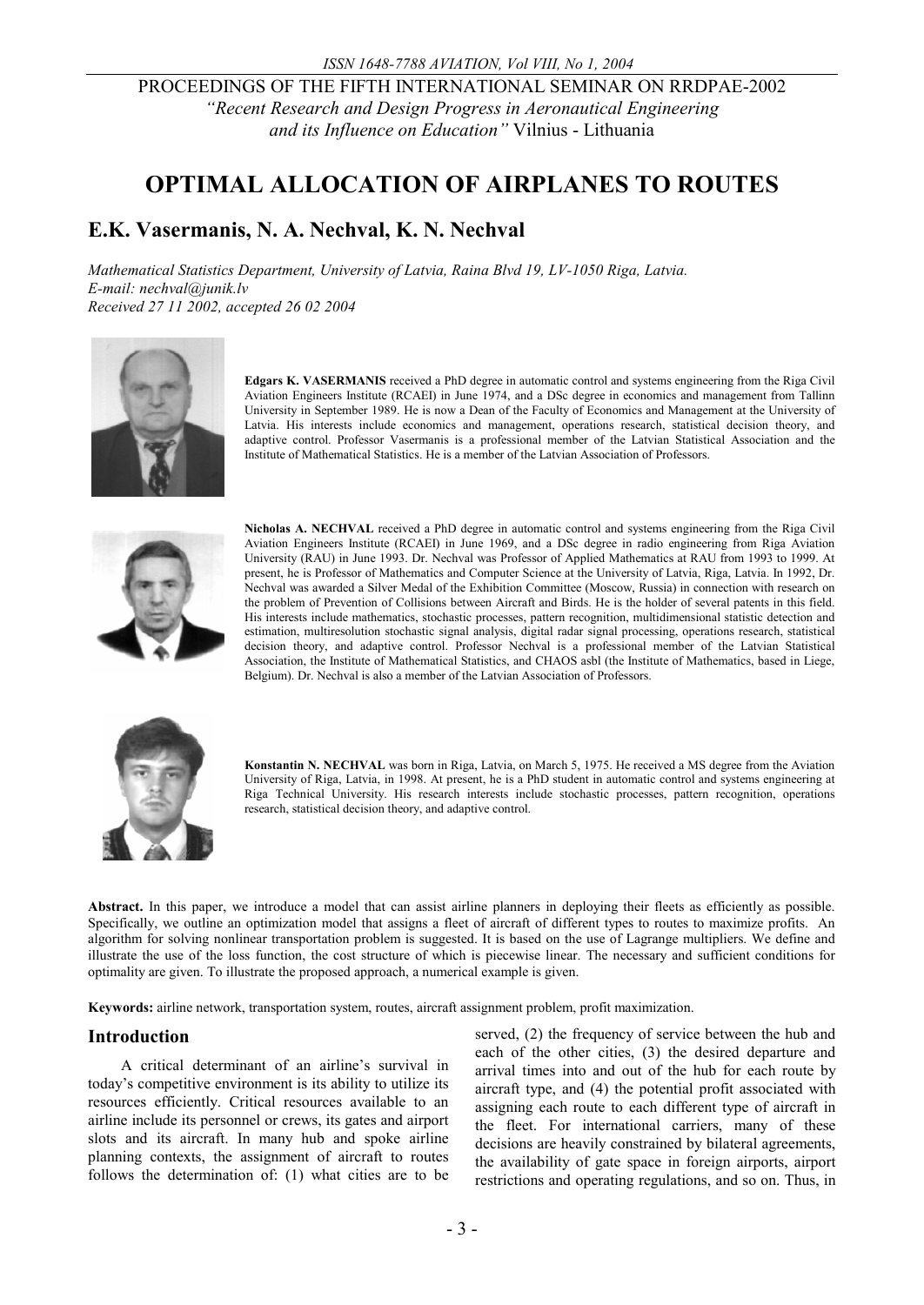practice, there are relatively few options available to planners with regard to these decisions. The primary source of leverage for such carriers in the short term is their ability to choose which aircraft to assign to each route. In this paper, we introduce a model that can assist airline planners in deploying their fleets as efficiently as possible. Specifically, we outline an optimization model that assigns a fleet of aircraft of different types to routes to maximize profits.

The problem considered in this paper is the following. An airline company operates more than one route. It has more than one type of airplanes available. Each type has its relevant capacity and costs of operation. The passenger demand on each route is known in the form of a distribution function, and the question asked is: Which aircraft should be allocated to which route in order to minimize the total cost (performance index) of operation? This latter involves two kinds of costs: the costs connected with running and servicing an airplane, and the costs incurred whenever a passenger is denied transportation because of lack of seating capacity. (This latter cost is the so-called "opportunity" cost.)

In this paper, we define and illustrate the use of the loss function, the cost structure of which is piecewise linear. Within the context of this performance index, we assume that a distribution function of the passenger demand on each route is known. Thus, we develop our discussion of the allocation problem in the presence of completely specified demand distributions. We formulate this problem in a probabilistic setting. The necessary and sufficient conditions for optimality are given.

#### **1. Problem Statement**

Let  $A_1$ , Ak be the set of airplanes, which a company utilize to satisfy the passenger demand for transportation on routes 1, m. It is assumed that the company operates m routes which are of different lengths, and consequently, different profit abilities. Let  $f_j(x)$  represent the probability density function of the passenger demand X for transportation on route j  $(j=1,m)$ ; and  $F_i$  (x) its cumulative distribution function.

It is required to minimize the expected total cost of operation (the performance index)

$$
J(\mathbf{U}) = \sum_{j=1}^{m} \left[ \sum_{i=1}^{k} w_{ij} u_{ij} + c_j \int_{Q_j}^{\infty} (x - Q_j) f_j(x) dx \right]
$$
 (1)

subject to

$$
\sum_{j=1}^{m} u_{ij} \le a_i, \ \ i = 1, ..., k, \ \ u_{ij} \ge 0,
$$
 (2)

where

$$
Q_j = \sum_{i=1}^{k} u_{ij} q_{ij}, \quad j = 1, ..., m,
$$
 (3)

 $U = {u_{ij}}$  is the k  $\times$  m matrix,  $u_{ij}$  is the number of units of airplane  $A_i$  allocated to the jth route,  $w_{ii}$  is the

operation costs of airplane  $A_i$  for the jth route,  $c_j$  is the price of a one-way ticket for air travel on jth route,  $q_{ii}$  is the limited seating capacity of airplane  $A_i$  for the jth route,  $a_i$  is available the number of units of airplane  $A_i$ .

The solution of the aforementioned programming problem can be divided into two parts: The first deals with the existence of a minimum and tests of optimality, while the second presents an algorithm for arriving at the optimal program in a reasonable number of steps.

#### **2. Existence of a Minimum**

The question of the existence of a minimum to the function J (**u**) can be easily answered by means of the following lemma.

**Lemma 1.** The functions  $J(U)$  and  $g_i(U)$  are convex in **U**, where

$$
g_i(U) = a_i - \sum_{j=1}^{m} u_{ij} \ge 0.
$$
 (4)

**Proof.** It is easy to see that g<sup>i</sup> (**U**) is convex, by linearity. Concerning the cost function J (**U**), it is clearly continuous and twice differentiable in **U**. It is known that J (**U**) is convex in **U** if, and only if, the determinant

$$
\partial^2 J / \partial u_{ij} \partial u_{rj} \Big| \ge 0 \tag{5}
$$

for all segments of **U**. But we have

$$
\partial J/\partial u_{ij} = w_{ij} - c_j q_{ij} \int_{Q_j}^{\infty} f_j(x) dx,
$$
 (6)

$$
\partial J / \partial u_{ij} \partial u_{rj} = c_j q_{ij} q_{rj} f_j(Q_j)
$$
 (7)

for  $i=1$ , ...k;  $j=1$ , m;  $r=1$ , k. Then the values of the determinant (5) for all segments of **U** may by written in the form of the following matrix:

|          | u <sub>11</sub>           | $u_{12}$                  | $u_{21}$                  | $u_{22}$          | .        |
|----------|---------------------------|---------------------------|---------------------------|-------------------|----------|
| $u_{11}$ | $c_1q_{11}^2f_1(Q_1)$     | $\theta$                  | $c_1q_{11}q_{21}f_1(Q_1)$ |                   | .        |
| $u_{12}$ | $\theta$                  | $c_2q_1^2$                |                           | $C_2q_{12}q_{22}$ | $\cdots$ |
| $u_{21}$ | $c_1q_{11}q_{21}f_1(Q_1)$ | $\theta$                  | $c_1q_{21}^2f_1(Q_1)$     |                   | .        |
| $u_{22}$ | 0                         | $c_2q_{12}q_{22}f_2(Q_2)$ | $\theta$                  | $c_{2}q_{22}$     | $\cdots$ |
| ÷        | ٠                         |                           | ٠                         |                   |          |
|          |                           |                           |                           | Ō                 |          |

It is clear that the determinant of any square segment of the matrix (8) is  $> 0$  or  $= 0$  according to whether it contains an even or an odd number of rows. Thus

 $\partial^2 J / \partial u_{ij} \partial u_{rij}$  is  $\geq 0$ , as was to be shown.

This lemma, when combined with the previously mentioned results, also indicates that the solution to the allocation problem requires a "pure strategy" on the part of each "player" in the game theoretic interpretation of the problem. It is important to note that the solution would be unique if the Lagrangian function

$$
L(\mathbf{U}, \mathbf{s}) = J(\mathbf{U}) - \sum_{i=1}^{k} s_i g_i(\mathbf{u}_i)
$$
(9)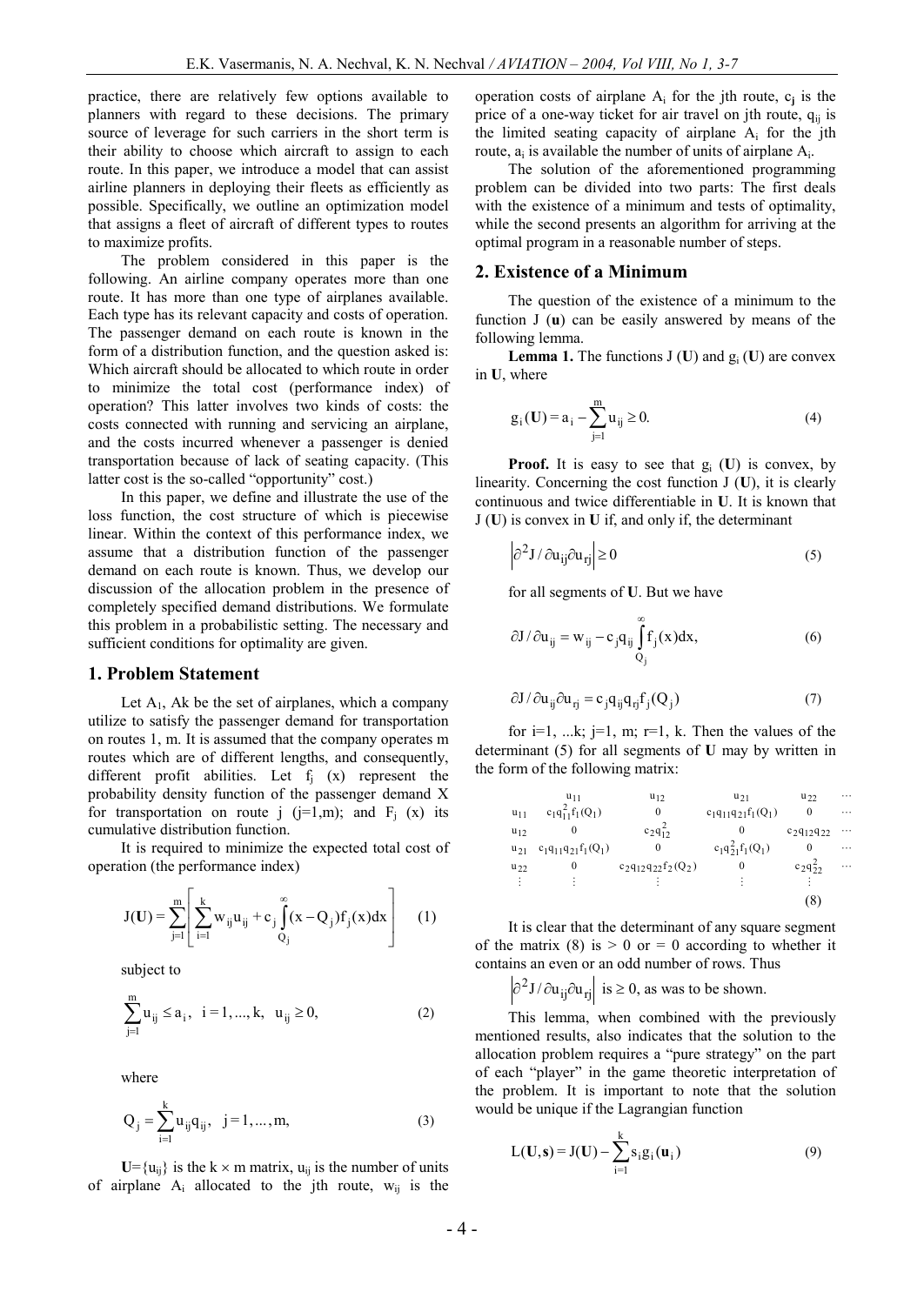were strictly convex in  $U=(u_1, u_k)$ , where  $u_i=(u_i)$ ,  $u_{im}$ , i=1(1) k, and strictly convex in  $s=(s_1, sk)'$ .

### **3. Necessary and Sufficient Conditions for Optimality**

For our discussion to have any practical content, proofs of existence should be coupled with practical means for obtaining the optimal. The following theorem provides the necessary and sufficient conditions for optimality and also yields great insight into the iterative procedure in order to arrive at the optimal.

**Theorem 1.** For a feasible solution **U**\* to be optimal (i.e., provide a solution to the minimization problem), it is necessary that:

(i) if the inequality  $g_i(\mathbf{u}_i^*) > 0$  holds for some i, then the partial derivative of J with respect to each component of  $\mathbf{u}_i^*$  which is  $> 0$  and is involved in the inequality must vanish;

(ii) if the equality  $g_i(\mathbf{u}_i^*) = 0$  holds for some i, then the partial derivative of J with respect to all the components of  $\mathbf{u}_i^*$  which are  $> 0$  and are involved in the equality must be the same value  $-s_i$  ( $s_i \ge 0$ ).

The above two conditions, together with the following two conditions are sufficient for optimality:

(iii) in case (i), the partial derivative of J with respect to each component of  $\mathbf{u_i}^*$  which is = 0 and is involved in the same inequality must be  $\geq 0$ ;

(iiii) in case (ii), the partial derivative of J with respect to all the components of  $\mathbf{u}_i^*$  which are  $= 0$  and are involved in the same equality must be  $\geq -s_i$ .

**Proof.** The proof of necessity is accomplished by the use of Lagrange multipliers. Rewrite

$$
g_i(u_{ij}, u_{i0}) = a_i - \left(\sum_j u_{ij} + u_{i0}\right),
$$
 (10)

where  $u_{i0}$  are slack variables. Clearly, in case (i) above,  $u_{i0} > 0$  while in case (ii),  $u_{i0} = 0$ . Consider then the Lagrangian equation

$$
L(u_{ij}, u_{i0}, s_i) = J(u_{ij}) - \sum_{i=1}^{k} s_i g_i(u_{ij}, u_{i0}).
$$
 (11)

It is well known (Nechval [1-5]) that the required optimum is the solution to the set of simultaneous equations

$$
\partial L / \partial u_{ij} = 0, \tag{12}
$$

$$
\partial L / \partial u_{i0} = 0, \tag{13}
$$

and the set of constraining equations. In the case (i) we have  $u_{i0} > 0$ , and (12) yields

$$
\partial L / \partial u_{ij} = \partial J / \partial u_{ij} + s_i = 0 \qquad (14)
$$
  
while (13) yields  

$$
\partial L / \partial u_{i0} = 0 + s_i = 0. \qquad (15)
$$

Therefore s<sub>i</sub>=0, and consequently  $\partial J/\partial u_{ii} = 0$ , for all  $u_{ii}$  involved in the same restriction at positive level. In case (ii),  $u_{i0}=0$ , and hence

$$
\partial J / \partial u_{ij} + s_i = 0 \tag{16}
$$

for all  $u_{ii}$  involved in the same restriction  $g_i$  at positive level. Therefore  $\partial J/\partial u_{ii}$  has the same value, namely  $-s_i$  (s<sub>i</sub> $\geq$ 0), for all u<sub>ij</sub> involved in the same restriction at positive level. This completes the proof of necessity.

To prove the sufficiency of the conditions, we need to prove that under the conditions of the theorem  $J(\mathbf{u})\ge J$  $(\mathbf{u}^*)$ . Let  $\mathbf{u}^+$  denote the components of  $\mathbf{u}^*$  which are at positive level, then

$$
\frac{\partial J}{\partial u_{ij}^+} \le 0, \quad \frac{\partial J}{\partial u_{ij}^+} u_{ij}^+ \le 0, \quad U^* \ge 0.
$$
 (17)

In the matrix **U\***, we can assume, without loss of generality since the solution does not depend on the numbering of the rows, that rows 1, 2, r are the rows associated with the variables whose sums reach the limits of their respective availability restrictions, i.e.,

$$
\sum_{j=1}^{m} u_{ij}^{*} = a_{i} \text{ for } i = 1, ..., r. \qquad (18)
$$

The remaining (k-r) rows contain vectors such that

$$
\sum_{j=1}^{m} u_{ij}^{*} < a_i \quad \text{for } i = r+1, ..., k. \tag{19}
$$

In the ith row satisfying (18), let  $u_{i1}^*$ , ...,  $u_{iv(i)}^*$  be the allocations > 0, and let  $u^*_{iv(i)+1},...,u^*_{im}$  be the allocations  $= 0$ . It follows immediately that

$$
\sum_{j=1}^{v(i)} u_{ij}^* = a_i,
$$
\n(20)

with v (i) varying from row to row.

An immediate consequence of the conditions of Theorem 1 is the following relationships among the partial derivatives

$$
\partial J/\partial u_{ij}^* = \partial J/\partial u_{i1}^*, \quad j = 1(1)v(i),
$$
  
\n
$$
\partial J/\partial u_{ij}^* \leq \partial J/\partial u_{i\eta}^*, \quad \eta = v(i) + 1(1)m, \quad i = 1(1)r;
$$
\n(21)

$$
\partial J / \partial u_{ij}^* = 0
$$
,  $j = 1(1)v(i)$ ,

(22)

$$
\partial J / \partial u_{ij}^* \ge 0
$$
,  $\eta = v(i) + 1(1)m$ ,  $i = r + 1(1)k$ .

Since J (**U**) is convex in **U** (see Lemma 1), then

$$
J(U) \ge J(U^*) + \sum_{i=1}^{k} \sum_{j=1}^{m} \frac{\partial J}{\partial u_{ij}^*} \left( u_{ij} - u_{ij}^* \right)
$$
 (23)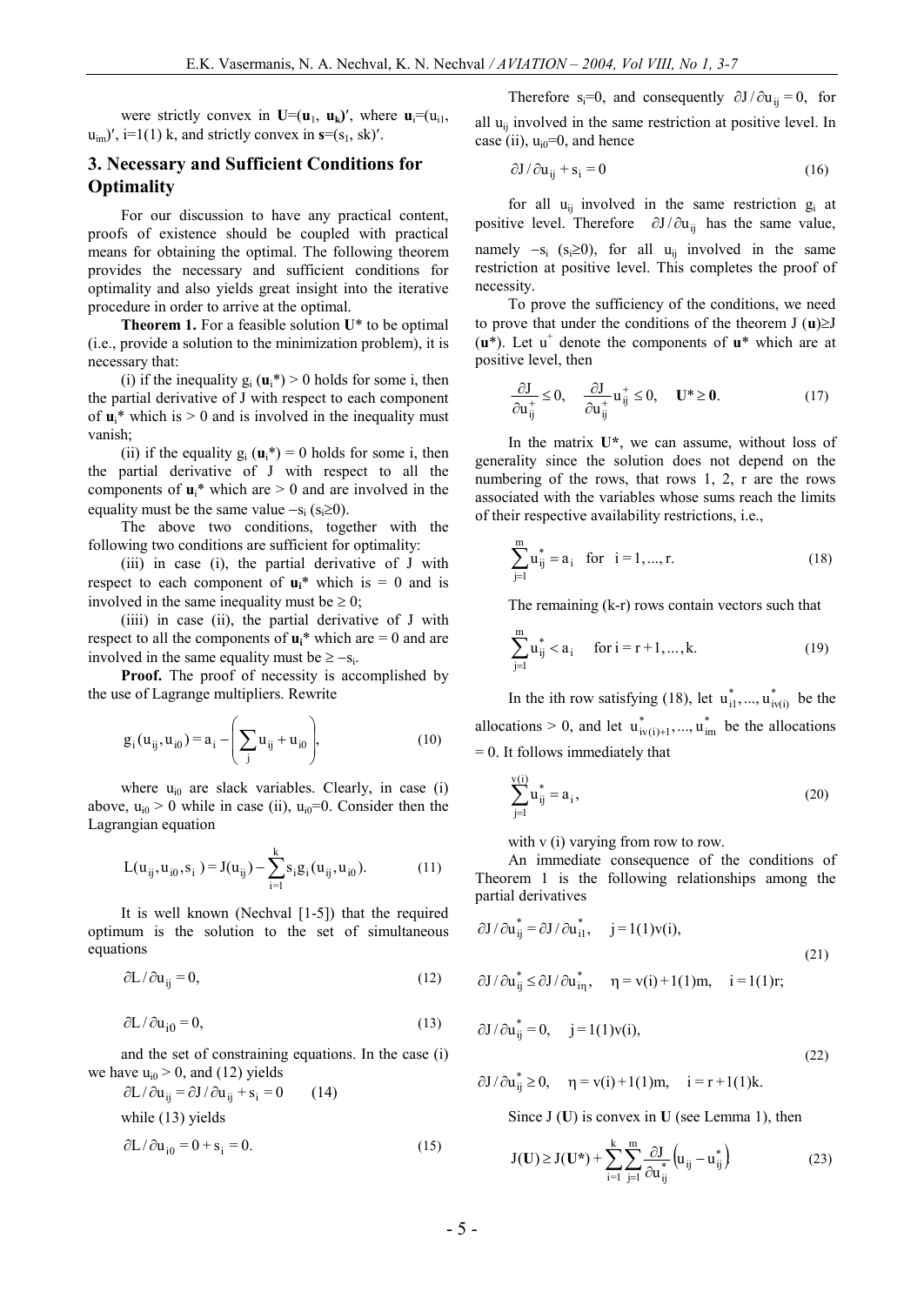But for  $i=1(1)$  r we have

$$
\sum_{j=1}^{m} \frac{\partial J}{\partial u_{ij}^*} (u_{ij} - u_{ij}^*) = \frac{\partial J}{\partial u_{i1}^*} \sum_{j=1}^{v(i)} (u_{ij} - u_{ij}^*)
$$
\n
$$
+ \sum_{j=v(i)+1}^{m} \frac{\partial J}{\partial u_{ij}^*} (u_{ij} - u_{ij}^*)
$$
\n
$$
= \frac{\partial J}{\partial u_{i1}^*} \sum_{j=1}^{v(i)} u_{ij} - \frac{\partial J}{\partial u_{i1}^*} a_i + \sum_{j=v(i)+1}^{m} \frac{\partial J}{\partial u_{ij}^*} u_{ij}
$$
\n(24)

by (20) and (21). Since  $u_{ij}^* = 0$  for j=v (i)+1(1) m, then necessarily  $u_{ij} \ge 0$  for j=v (i)+1(1) m. Therefore,

$$
\sum_{j=1}^{v(i)} u_{ij} = a_i - \sum_{j=v(i)+1}^{m} u_{ij}.
$$
 (25)

Substituting this in (24) we get for  $i=1(1)$  r,

$$
\sum_{j=1}^{m} \frac{\partial J}{\partial u_{ij}^{*}} \left( u_{ij} - u_{ij}^{*} \right) = \frac{\partial J}{\partial u_{i1}^{*}} \left( a_{i} - \sum_{j=v(i)+1}^{m} u_{ij} \right)
$$

$$
- \frac{\partial J}{\partial u_{i1}^{*}} a_{i} + \sum_{j=v(i)+1}^{m} \frac{\partial J}{\partial u_{ij}^{*}} u_{ij}
$$

$$
= \sum_{j=v(i)+1}^{m} \left( \frac{\partial J}{\partial u_{ij}^{*}} - \frac{\partial J}{\partial u_{i1}^{*}} \right) u_{ij} \ge 0.
$$
(26)

In a similar fashion, we consider (24) for  $i=r+1(1)$  k. By (22)  $\partial J / \partial u_{ij}^* = 0$  for j=1(1) v (i) and i=r+1(1) k; while  $u_{ij}^* = 0$  for j=v (i)+1(1) m. Therefore we get for i=r+1(1) k,

$$
\sum_{j=1}^m \frac{\partial J}{\partial u_{ij}^*} \Big( u_{ij} - u_{ij}^* \Big) = \sum_{j=v(i)+1}^m \frac{\partial J}{\partial u_{ij}^*} \, u_{ij} \geq 0. \tag{27}
$$

From (26) and (27), we find that

$$
\sum_{i=1}^{k} \sum_{j=1}^{m} \frac{\partial J}{\partial u_{ij}^*} \left( u_{ij} - u_{ij}^* \right) \ge 0,
$$
\n(28)

hence  $J(U) \ge J(U^*)$  + a non-negative quantity, i.e.,

$$
J(U) \ge J(U^*),\tag{29}
$$

and this completes the proof that the conditions of the theorem are sufficient as well as necessary.

#### **4. Example**

Suppose that some company operates m=2 routes which are of different lengths. Let  $A_i$ , i=1(1) 2, be the set of airplanes which the company utilizes to satisfy the passenger demand for transportation on these routes. Let

$$
f_j(x;)=\sigma_j^{-1} \exp(-x/\sigma_j), x>0, \sigma_j>0,
$$
 (30)

represent the exponential probability density function of the passenger demand X for transportation on route j (j \ \ \in {1, 2}), where  $\sigma_1$ =100 and  $\sigma_2$ =150.

It is required to minimize the expected total cost of operation (the performance index)

$$
J(U) = \sum_{j=1}^{2} \left[ \sum_{i=1}^{2} w_{ij} u_{ij} + c_j \int_{Q_j}^{\infty} (x - Q_j) f_j(x) dx \right]
$$
 (31)

subject to

$$
\sum_{j=1}^{2} u_{ij} \le a_i, \quad i = 1, 2, \quad u_{ij} \ge 0,
$$
\n(32)

where

$$
Q_j = \sum_{i=1}^{2} u_{ij} q_{ij}, \ \ j = 1, 2,
$$
 (33)

 $U = {u_{ii}}$  is the 2  $\times$  2 matrix,  $u_{ii}$  is the number of units of airplane  $A_i$  allocated to the jth route,  $W_{ii}$  is the operation costs (in Euros) of airplane  $A_i$  for the jth route  $(w_{11} = 900, w_{12} = 1000, w_{21} = 950, w_{22} = 1100)$ , c<sub>j</sub> is the price (in Euros) of a one-way ticket for air travel on the jth route ( $c_1$ =55,  $c_2$ =70),  $q_{ij}$  is the limited seating capacity of airplane A<sub>i</sub> for the jth route (q<sub>11</sub>=50, q<sub>12</sub>=40, q<sub>21</sub>=75,  $q_{22}$ =60),  $a_i$  is the available number of units of airplane  $A_i$  $(a_1=2, a_2=2)$ .

It can be shown that the optimal solution is given by

$$
u_{11}^{*} = 1.83, u_{12}^{*} = 0.17, u_{21}^{*} = 0, u_{22}^{*} = 2; J(U^{*}) = 10728.69.
$$
\n(34)

The optimal integer-valued solution is given by

$$
\mathbf{u}_{11}^{\bullet} = 2, \mathbf{u}_{12}^{\bullet} = 0, \mathbf{u}_{21}^{\bullet} = 0, \mathbf{u}_{22}^{\bullet} = 2; \mathbf{J}(\mathbf{U}^{\bullet}) = 10741.29. \quad (35)
$$

#### **Conclusions**

Theorem 1 provides the necessary and sufficient conditions for an optimal allocation matrix, **U**\*, and indicates the route to be followed to achieve that optimality, namely, we vary the allocation matrix **U** in such a way as to satisfy the conditions of Theorem 1. Such manipulation can be performed in more than one way. Trial-and-error is one method, which has nothing to recommend it except perhaps the freedom to change the allocation arbitrarily. However, if coupled with sufficient insight, this procedure can yield quick results in comparatively small size problems. In large-size problems, however, it is not feasible to follow a trial-anderror technique. The number of possible combinations of allocation matrices to be varied at any stage can reach astronomical magnitudes. A rational, step-by-step procedure is therefore required, which converges on the optimality in a reasonable number of steps.

#### **Acknowledgments**

This work was supported in part by Research Grant No.02.0918 and Research Grant No.01.0031 from the